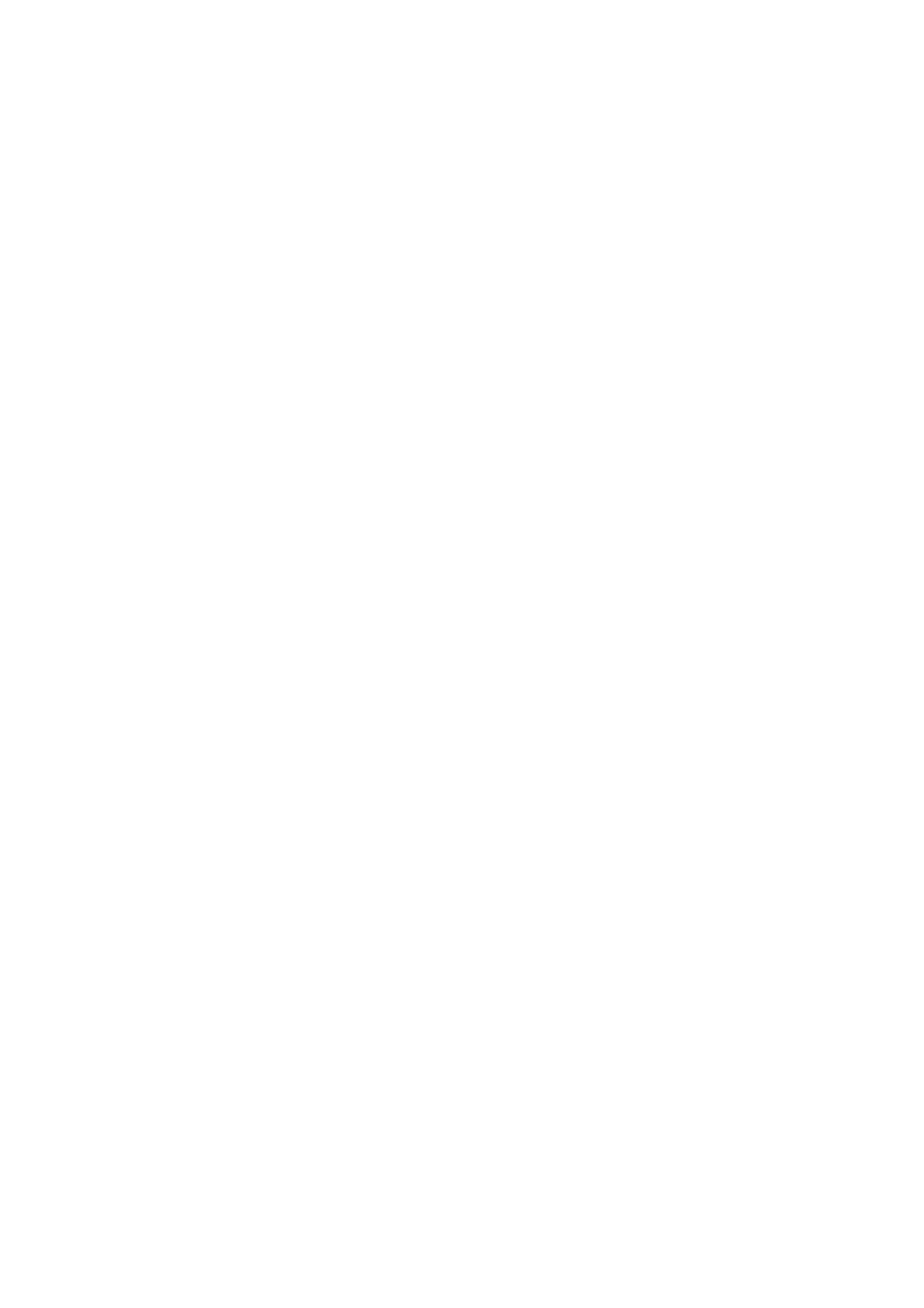# **ANNEX**

## **GUIDANCE TO PORT STATE CONTROL OFFICERS ON THE NON-SECURITY RELATED ELEMENTS OF THE 2002 SOLAS AMENDMENTS**

### **GENERAL**

1 The Conference of Contracting Governments to the International Convention for the Safety of Life at Sea, 1974 (London, 9 to 13 December 2002), *inter alia:*

- .1 adopted amendments to SOLAS regulation V/19 on Carriage requirements for shipborne navigational systems and equipment, through which the phased in implementation of the automatic identification system (AIS) has been accelerated;
- .2 renumbered the existing SOLAS chapter XI as XI-1 and adopted amendments to SOLAS regulation XI-1/3 on Ship Identification Number, through which the marking of the ship with the ship's identification number is made mandatory; and
- .3 inserted a new SOLAS regulation XI-1/5 on Continuous Synopsis Record.

2 The Committee considered whether there is a need to provide guidance to port State control officers in respect of the 2002 SOLAS amendments, which will enter into force on 1 July 2004.

#### **AUTOMATIC IDENTIFICATION SYSTEMS AND SHIP'S IDENTIFICATION NUMBER**

3 The Committee concluded that, given the generality of the guidance and advice already provided in resolution A.787(19) entitled Procedures for Port State Control as amended by resolution A.881(21) entitled Amendments to the Procedures of Port State Control, the guidance and advice already provided in the aforesaid resolution is sufficient and that there is no need to provide specific guidance in this respect.

#### **CONTINUOUS SYNOPSIS RECORD**

4 The Committee recalled that the Assembly, in adopting resolution A.959(23) entitled Format and Guidelines for the Maintenance of the Continuous Synopsis Record (CSR), recognized the need for guidelines for port State control officers relating to the use of CSRs, and directed the Sub-Committee on Flag State Implementation, at its twelfth session (FSI 12) to develop appropriate guidelines for approval by MSC 78. However, FSI 12, in view of its work load, was unable to address this task.

5 The Committee, in considering these matters, agreed that the primary purpose of the CSR is to provide a history of the ship which can be inspected by appropriate officials. Given the flexibility and timescales provided for in SOLAS regulation XI-1/5 it is possible that the information contained in the CSR of a ship at a particular time may lag behind that contained in new certificates issued in respect of the ship. Since the Administration is required to issue a new CSR within a period of 3 months from the date of the change, the resulting time lag could be of that order. If inconsistencies are identified, the reasons for them should be considered before control measures are taken based